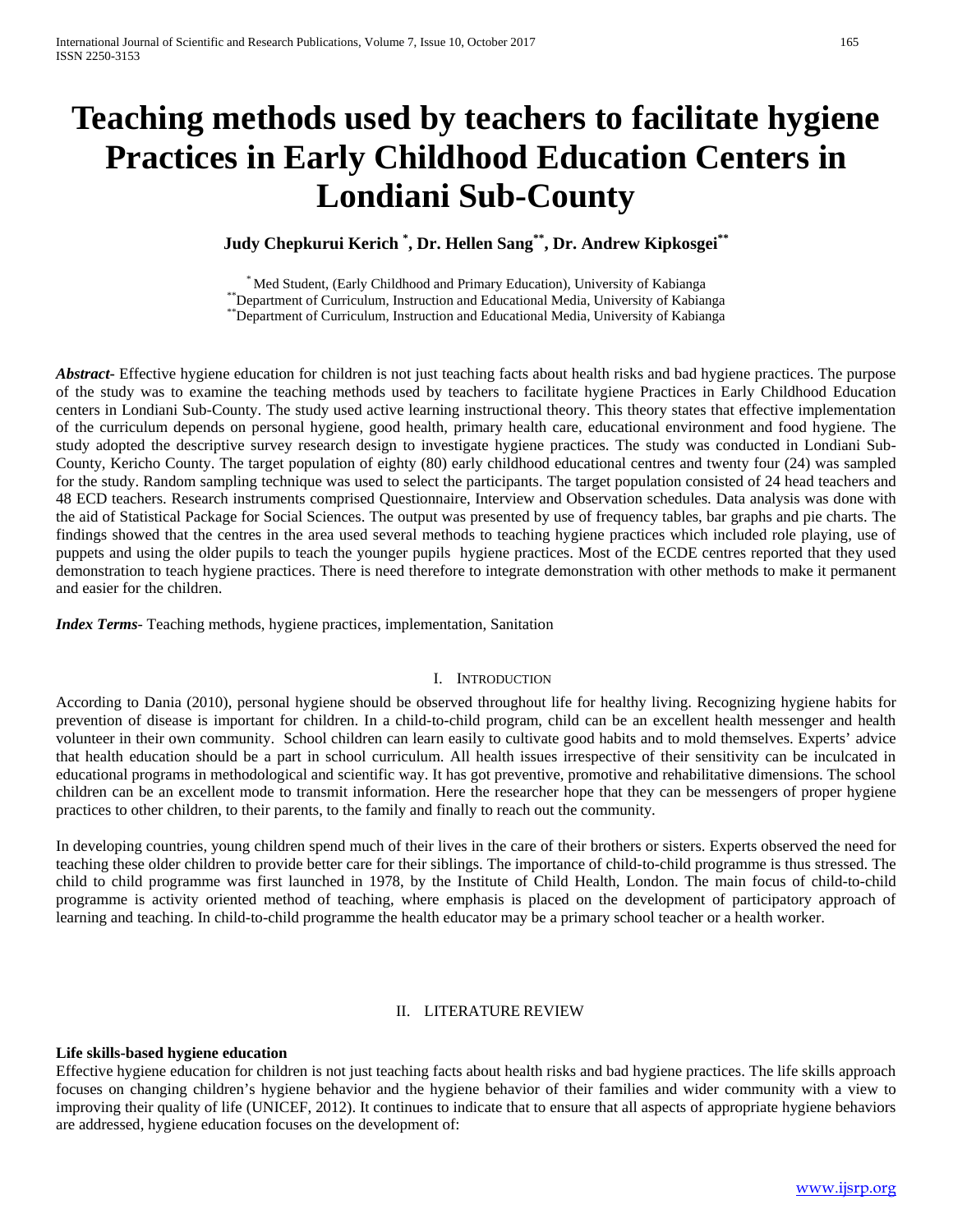- a. Knowledge and understanding of practical and theoretical information on hygiene. For example, all children know that illnesses like diarrhoea and worm infections result from poor hygiene practices such as not washing hands with soap after visiting a toilet.
- b. Attitudes and personal opinions about hygiene that influence actions and responses to unhygienic situations. For example, children want to be clean and healthy. Older children feel responsible and confident to help others, particularly younger children, practice good hygiene.
- c. Practical skills to carry out specific hygiene behaviors. For example, children wash hands to prevent illness and infection. They avoid contamination with solid waste and help bury or burn it.

UNICEF (2012) in its WASH programmes for school specify that teaching hygiene behavior is most successful when it focuses on a limited number of behaviors with the biggest overall health impact. Changing a single behavior can make an enormous difference. An example of promoting hygiene behavior that stresses a particular action and its effects is the sanitation and hygiene-related The Fdiagram shows the path by which germs can spread from person to person.

According to Postma et. al (2004) on life skills based hygiene education, teaching and learningmethods in life skills-based education are mainly interactive and participatory. They give learners the opportunity to explore and acquire hygiene promoting knowledge, attitudes and values. They also allow them to practice the skills they need to avoid risky and unhealthy situations and adopt and sustain healthier life styles. In addition, the skills that are developed may be applicable in situations that go beyond practices specifically related to the prevention of hygiene, water and sanitation related diseases. Teaching and learning methods for any particular lesson are determined by the learning objectives and the desired behavioral outcomes. They continue to note that knowledge of academic facts, such as the causes of diseases and the names of bacteria and viruses, is important to fulfill the standards that may be set in the school curriculum. However, these facts are more valuable to students when they are taught in ways that make them relevant to their real lives; when they are accompanied by opportunities to practice skills that allow the students to apply their knowledge; and when they are related to attitudes and values that allow them to make sense of these inputs for their everyday lives. Example of ways of teaching young children is like the exercise below;

# **Use of group work for participatory methods**

Participatory learning and teaching methods such as games, role-plays group discussions, can be carried out with the whole group or with several small groups. Working with a whole class is best when dealing with a method in which students give each other positive feedback.Working in small groups is recommended when every student has to participate more than once or if the method takes longer. Use of small groups gives every student a chance of fully participating and encourages participation and exchange of opinions. At the same time, the group work helps the children to develop cooperation and teamwork skills. At the end of small-group work at least a few minutes should be dedicated to work with the whole class. The spokesperson of each group then responds back to the class about what the group was doing and what conclusions and results they reached (Postma, et. al 2004). To make sure working in small groups is successful, there are a few basic rules that the teacher should establish with the students:

- 1. All the children in the group work together. Cooperation is important, not competition.
- 2. Each member of the group helps the other children to feel that they belong to the group.
- 3. All participants in the group are equal and have the same rights. This can be stressed by sitting in a circle.
- 4. A group is doing well when all the children are involved in the activities and no child dominates, although different children will ''participate'' in different ways.
- 5. To help the groups do well, the teacher can observe the process of each group and provide encouragement/positive reinforcement noting where each of them is doing well. S/he can also ask a student in each group to observe who are most active and least active and report afterwards. This is not to criticize or punish the children or group concerned, but a way to learn and improve!
- 6. It is important to nurture trust in the group.

For effective child-centred life skills-based hygiene education, the methods that are used must be activity-based and joyful for children. They should not only give the children the opportunity to learn by doing and experiencing but also the chance to learn at their own pace and following their own learning style. Use of these methods will give the children the chance to experience, discover, create and construct their own knowledge. This will give them the opportunity to personalize the information and develop positive attitudes and values as well as to practice the skills they need to avoid risky behaviors and unhealthy situations and adopt and sustain healthy life styles (Postma, et. al 2004).

# **Class conversation**

Snell (2000) asserts that questions from pupils can induce a class conversation. The whole class discusses the subject. Learners can interact. As interaction proceeds, the children can be asked to summarize the discussion, giving the thread of the conversation. During the evaluation, the whole discussion is summarized. Subsequently, the teacher gives remarks about the discussion and the input of the students in order to evaluate the conversation. Through class conversations, all children are able to learn to formulate and defend their opinion and learn to respect the opinions of others. In the context of life skills-based hygiene education, this method can, for example,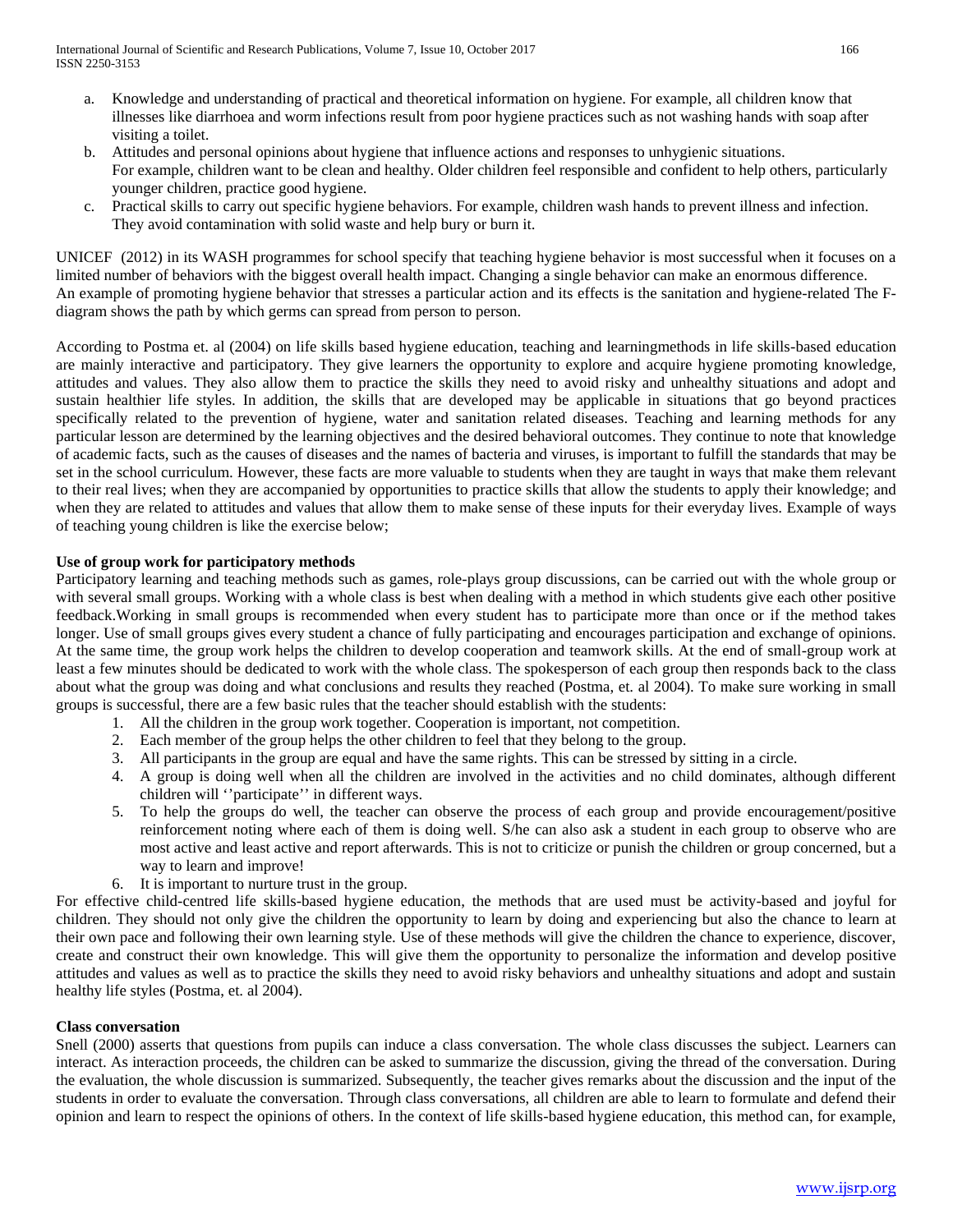be used to discuss whether or not hygiene work is only for women and girls, or whether having or not having latrines is a family's individual responsibility.

Younger children can sit in a circle and be asked to talk about a subject in turn, e.g. about how they wash: if they had a bath or a wash this morning or some other time, if the water was cold or hot, if they used soap/a cloth/brush/sponge/certain leaves or a local 'sponge' such as a dried plant, who washed them, etc. The other children may react as well, but the teacher will make sure that every child gets a turn and that no child is criticized or stigmatized by the other children.

#### **Concentric circles**

For this activity the teacher forms two equal groups. One group stands in a circlefacing out and another group stands in a circle facing in, so that everyone is facing apartner. The class is asked a question. The students in the inner and outer circle discuss this question in pairs. After a few minutes the outer circle rotates to the left, or that each student is facing someone new. The process is then repeated, witheither the same question or a new one. The types of questions that are asked will vary with the age of the group and the purpose of the activity. Younger children can, for example, ask each other, "Do you like to wash your hands, or your face, or take a bath?", "Why?", "Why not?" Older children may discuss, for example, "Is hand washing after using the latrine important?" (Postman et. al 2002). "Why/why not?" or "Are home latrines only affordable for 'rich' people?", "Is it useful to purify water? And can everyone do it?" Through the use of this method the children are stimulated to exchange ideas and experiences in pairs. In plenary the teacher may then ask the children what kind of answers came out, give information and facilitate discussions on how to solve any specific problems that came up.

#### **Problem-solving discussions**

The subject of the discussion has to be determined and delineated by the teacher.The class decides which students are in the discussion. The other students will beobservers. The learners tell why they want to talk about this subject and determine the goals of the discussion. The discussion starts and the students in the discussion group can express their viewpoint. Observers note the differences/agreements between the viewpoints.Next, the students try to formulate the problem. Then they may brainstorm aboutpossible solutions. Thereafter, arrangements are made for solving the problem, forinstance: who will do what and when? Finally all the pupils evaluate the discussion. Questions that can be added during this evaluation are: "Was the discussion useful for all the students?" "Has the goal of the discussion been achieved?", "Did everyone participate?", etc. This method is especially suitable for children in the age group of 10-12 years. It is suitable for all kinds of topics on which children can take action, e.g. how to wash hands well when one has no soap, or how to assist the older and poorer people in the community in getting a latrine (Ahmad & Alibhai, 2001).

#### **Forum discussion**

This activity is for the older age group. The subject of the forum discussion isdefined and expressed as a question. The class chooses three forum members. Aspreparation, the forum members get rules and information that they have to studyin advance. The teacher introduces the subject and gives an explanation if necessary.Each forum member is given some time to express his/her viewpoint on the subject.After this, the forum members publicly discuss the subject with each other. The 'listeners' can ask for information, place remarks or ask questions to which theforum members have to respond (Burgers, 2000).They continue to note that through a forum discussion the children will be able to develop listening skills, as well as skills to react critically and ask questions. They will also learn that although sometimes opinions differ, this does not mean that one opinion is more right than another (Hart, 1997). Some of the topics that may be useful to discuss are, for example, which safe water sources exist in the community and how to keep them clean, how to prevent local diseases from spreading, how to involve community in hygiene issues.

#### **Continuum or rope-voting**

For this activity the teacher draws a line on the ground. One end of the linerepresents strong agreement with a position or statement and the other endrepresents strong disagreement. Gradations of opinion are represented by points between. The teacher reads out a statement on a controversial issue. An example is: "We cannot improve hygiene because we are too poor." Or: "Taking care of domestic hygiene is for women and girls only." The teacher then asks the students to take up a position along the line that represents their point of view. The teacher then breaks the line into two segments with an equal number of students. The two extremes of the line are matched with a more moderate position. The children are asked to share their points of view with each other. They may then choose to regroup along the line. By asking children to agree or disagree with a certain statement and make them explain to the other group why they agree or disagree, the children will learn to make decisions as well as to explain themselves in plenary (Burgers, 2000).

#### **Brainstorming**

This method stimulates creative thinking. It also generates a number of alternatives.A variation of brainstorming is that each child writes his/her idea on a slate, card orpiece of paper. These are put on the ground, read aloud, and then grouped. Alternatively, each child may write his/her idea on the blackboard and then theentries are read out and grouped. Examples for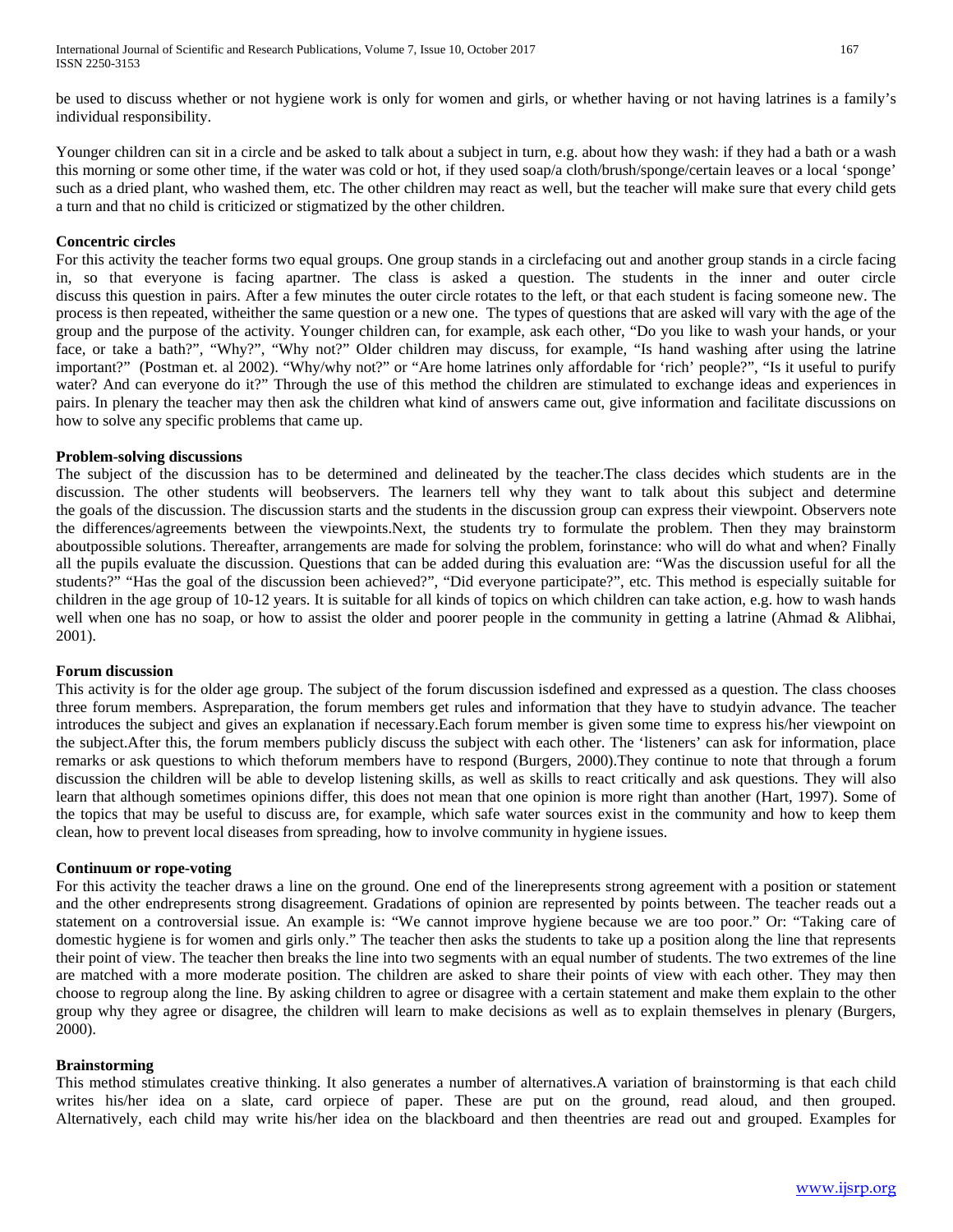# **Role-play**

This method exercises the students' ability to take other perpectives into accountand develop problem solving and conflict resolution skills. Children are asked to acta given situation. As they role-play the situation, they communicate with each other and develop new skills such as cooperation, creativity and self-expression. Somechildren feel shy acting in front of a large group, so ask for volunteers or formgroups which will all role-play in a small group. Once the role-play or plays have been done, the teacher may ask questions about the performance. It is veryimportant that the roles played do not extend beyond the subject, as thisdiscourages children from participating in role-play (Ahmad & Alibhai, 2001).

During hygiene classes the children might be asked to act out the activities involved in the preparation of food or a water point committee meeting in which the roles andresponsibilities of the different community members are discussed. During the evaluation of each role-play, it is important that the teacher pays attention to how thegender roles and responsibilities are acted out, and whether these could be changed. Insome cases it might also be important to pay attention to other aspects of social equity, such as cooperation between different economic, religious and and/or ethnic groups (Winblad & Dudley, 1997).

# **Pantomime**

The children perform a play without talking. They may, for example, be asked todepict a certain subject, such as playing with and taking care of their siblings. After the pantomime, the observers explain what was depicted and this is followed by a discussion with the whole class (Postma et.al, 2004). By playing pantomime, the creativity and concentration of children is expanded and they also learn another form of expression. The observers learn to interpret body language and a different form of expression from talking.

#### **Songs**

With the children in the age group of 4-7 years, the teacher can teach a song to the children, which they sing once a week. At this age, the children like repetition andthe song can serve to reinforce good hygiene behaviors. Combining the song with behaviors give the children the opportunity to move. They may, for example, sing about and imitate all the hygiene practices that they may do before they go to school, when they collect water, when they eat certain types of food, etc. With children of the age group of 9-12, the teacher can provide the class with a subject for the song and ask the children to make the song. The class chooses a melody of a song which is known by them all. The teacher divides the class into four or more groups. Each group makes a couplet on the melody of the chosen song,after which each group sings their couplet to the other groups. Finally all thecouplets merge to create a song. Subjects that can be used for making a song might be the risks of playing in an un hygienic community, or a song about the different diseases in the community that are related to water, sanitation and hygiene and how these can be prevented. Older students can also make songs for children in the lower classes (Snell, 2000).

#### **Games**

The use of games such as board and card games can have an entertainment valueand can arouse children's interest. If properly used, games can promote children'sparticipation and bring a meaningful context to the teaching and learning process. Examples of games that can be adapted for the context of life skills-based hygieneeducation are 'snakes and ladders', 'memory'5 and 'happy families' (ten sets ofquartets each depicting, for example, four different safe water sources, or fourdifferent latrines, four tools needed to clean latrines, four different uses of water, etc.) (Mitchell & Savil-Smith, 2004).

#### **Demonstrations**

This method requires the students to practice skills such as preparing food in ahygienic way, washing hands or washing dishes. Demonstrators can be silent, withthe comments and explanations coming from the observers. Alternatively, demonstrators themselves may be asked to explain, for example, how they wash the dishes, when and why they wash the dishes and how they dry the dishes. They can also discuss such issues as what to do when there are no materials to wash and dry the dishes, or when such materials are too expensive and how to ensure that the dishes are stored in such a way that they are kept clean. More sensitive issues, such as what to do if fathers or boys do not help with the household chores, may also be discussed via demonstrations (Postma et. al, 2002).

# III. RESEARCH METHODOLOGY

This study adopted descriptive survey to investigate the implementation of hygiene practices in early childhood education. The researcher chose descriptive survey research design because it enabled the researcher to collect data from wide population using questionnaires. It also allowed the researcher to use a sample from the population and generalized to the entire population with respect to the problem under study.

The study was carried out in Londiani Sub-County, Kericho County, Kenya. The area was found to be ideal for the study because of scarcity of water in the region which is the main commodity in the implementation of hygiene practices (Chumo, 2016).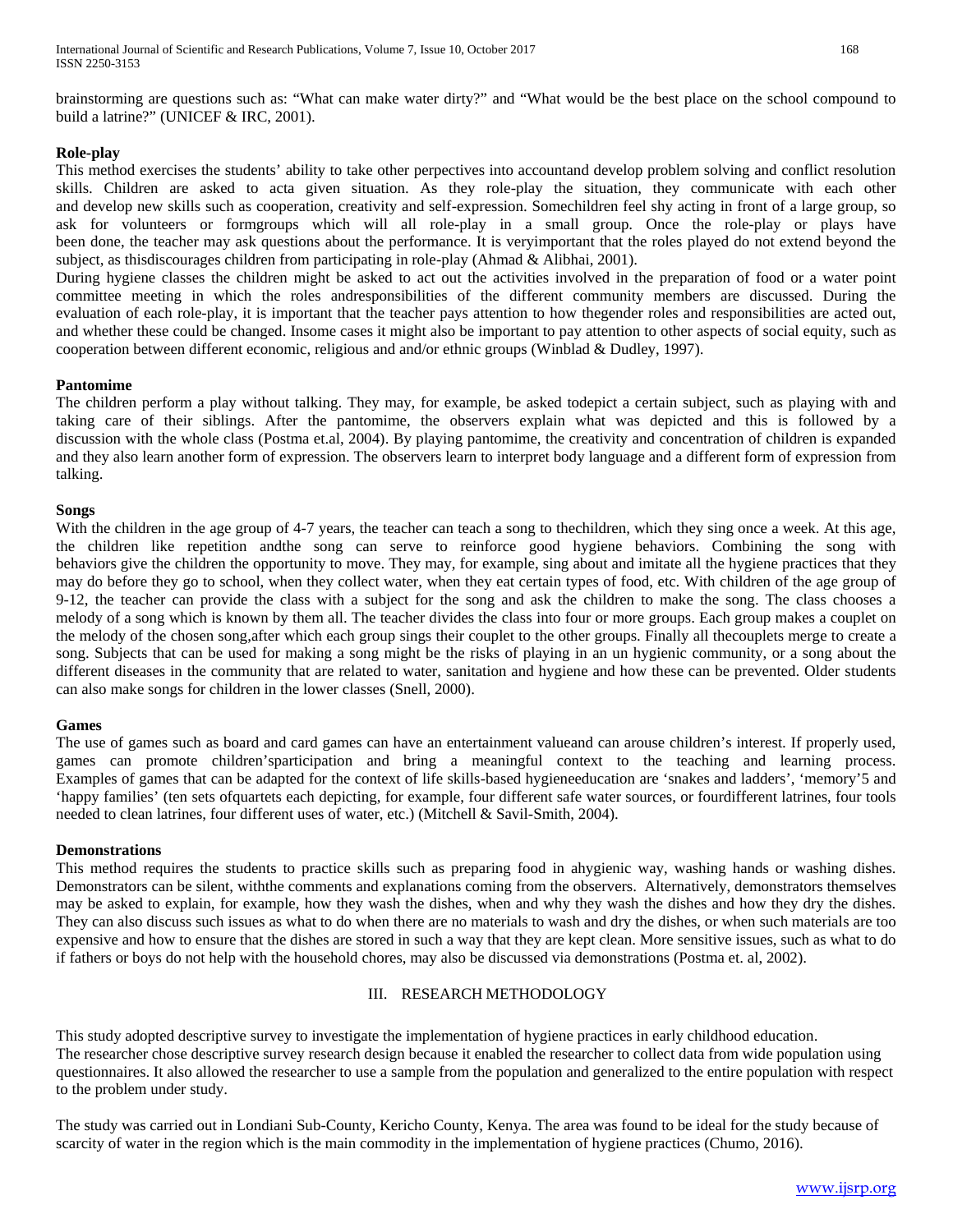In Londiani Sub-County, there are 80 ECDE centers both in public and private schools. The target population consisted of 80 head teachers and 160 ECD teachers from Londiani sub-county. These participants were used to generalize the results of the entire Sub-County.The study used simple random sampling to select the sample size for the head teachers and teachers. To ensure equal representation and fairness, the researcher sampled the schools based on private and public categories. Two tins were labeled 'private' and 'public' schools respectively. She then wrote the names of the schools based on the target population of the school categories. For private, 15 school names were written in small papers and folded then dropped in the labeled tin. After shaking, 30% of the population was picked. This made a sample size of 4 headteachers and 9 ECDE teachers for the private schools. The same procedure was followed to get the sample size for the public schools headteachers and ECDE teachers respectively. This was based on Mugenda & Mugenda (2003) which indicated that a sample size of 10% - 30% of the target population is sufficient to form a study.

The sample size achieved was 4 headteachers and 9 ECDE teachers for private category and 20 headteachers and 39 ECDE teachers for public schools. The researcher used purposive sampling to sample the 24 schools used for observation. The researcher used questionnaires, interview and observation checklist to collect the data. Descriptive statistics was used to summarize quantitative data. Analysis involved sorting the questionnaire, tabulating and coding the responses. Qualitative analysis was used for open ended questions from questionnaires that require respondents to give their own opinions. Qualitative data processed by categorizing and discussing the responses for each item according to the set objectives.

# IV. RESULTS

# **Table 1: Teachers Responses on Methods of Teaching Hygiene Practices**

|     | <b>Respondents</b>                                    | Yes |               | N <sub>0</sub> |               | <b>Total</b> |               |
|-----|-------------------------------------------------------|-----|---------------|----------------|---------------|--------------|---------------|
|     |                                                       |     | $\frac{9}{6}$ | F              | $\frac{9}{0}$ |              | $\frac{6}{9}$ |
| $=$ | Learners carry out indoor and outdoor activities      | 47  | 97            |                |               | 48           | 100           |
|     | Use of model to demonstrate hand washing              | 35  | 74            | 13             | 26            | 48           | 100           |
| The | Dramatize eating habits                               | 37  | 76            |                | 24            | 48           | 100           |
|     | Use puppets in teaching hygiene practices             | 35  | 74            | 13             | 26            | 48           | 100           |
|     | Children role play brushing teeth                     | 44  | 91            | 4              | 9             | 48           | 100           |
|     | Older children teach younger children use of latrines | 45  | 94            |                | 6             | 48           | 100           |
|     | Use of songs to teach hygiene practices               | 45  | 94            |                |               | 48           | 100           |

teachers responses showed that 47 (97%) of the 48 teachers agreed that learners carried out indoor and outdoor activities, 35 (74%) said they used model to demonstrate handwashing while 37 (76%) teachers said they dramatized eating habits.

Thirty five teachers (74%) used puppets to teach compared to 13 (26%) who disagreed. Use of puppetry in hand washing is an interesting way of learning. As explained by Sturz (2009), puppetry addresses the multiple intelligences by tapping into the different ways in which students learn.On use of role play, 44 (91%) teachers agreed while 4 (9%) teachers said they don't use. Forty five (94%) of teachers stated that older children were encouraged to teach the younger children of the use of latrines while the same number 45 (94%) said they used songs to teach hygiene practices. The headteachers were asked to give the methods they use in the teaching of hygiene practices in their respective schools. This was a confirmation to the teachers' responses. The data is summarized in the table below;

#### **Table 2Head teachers Responses on Methods of Teaching Hygiene Practices**

|                               | <b>Frequency</b><br>F | Percentage<br>$\frac{6}{9}$ |            |
|-------------------------------|-----------------------|-----------------------------|------------|
| Observation                   | 2                     |                             | 8.33       |
| Demonstration and explanation | 4                     |                             | 16.67      |
| Demonstration only            | 10                    |                             | 41.67      |
| Clubs and peers               | 3                     |                             | 12.50      |
| <b>Explanation only</b>       | 5                     |                             | 20.83      |
| <b>Total</b>                  | 24                    |                             | <b>100</b> |

The findings show that different methods were used in the different schools visited. Two (8.33%) of the headteachers said they used observation while 4 (16.67%) headteachers used both demonstration and explanation.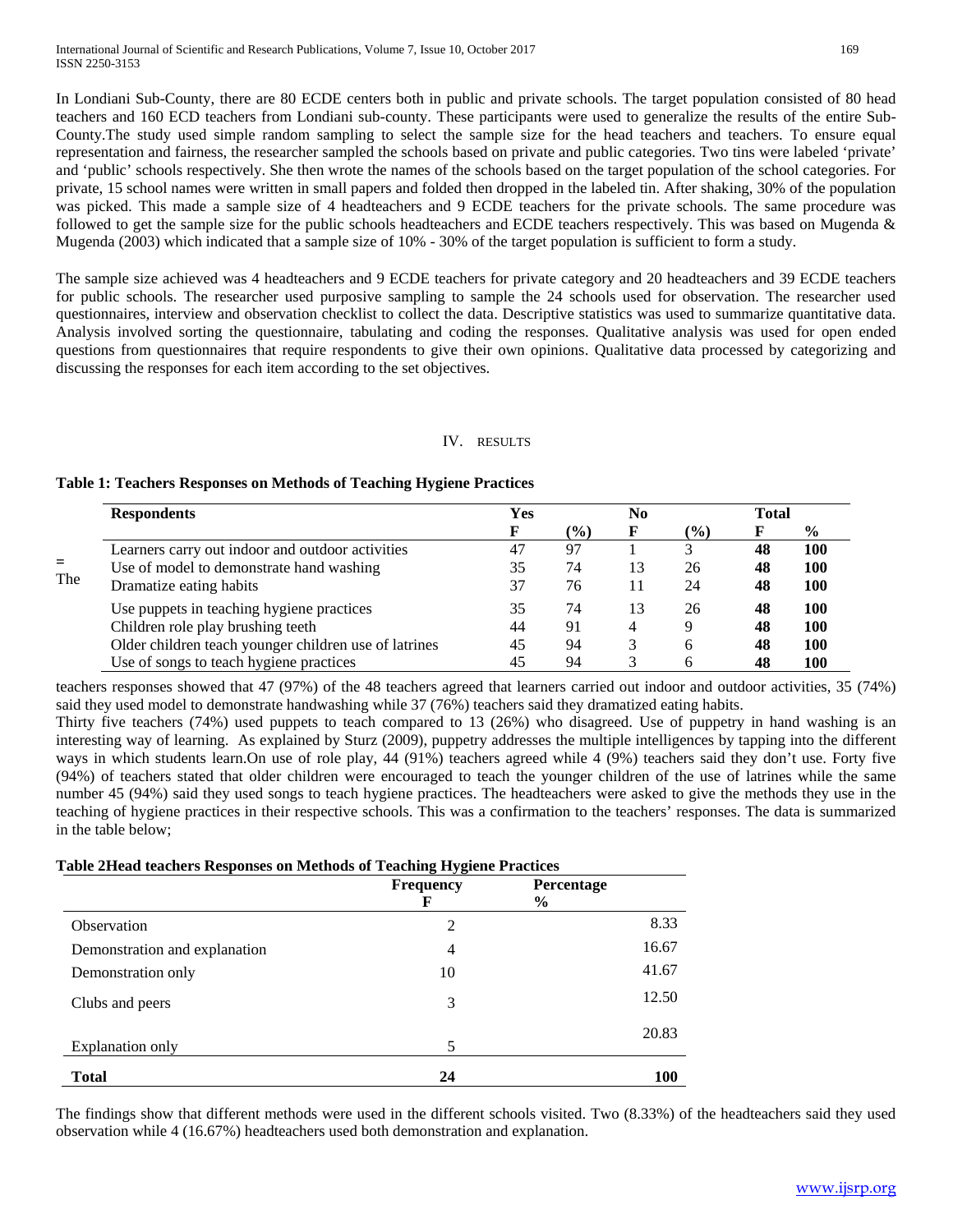Children learn through observation and imitation of modeled behavior and listening to instructions from parents or caregivers (Bandura, 2002). Ten (41.67%) used demonstration only 3 (12.5%) use clubs and peers to teacher while 5 (20.83%) used explanation only. The findings imply that teachers in Londiani use demonstration and explanations mainly to teach ECDE children hygiene practices. This is in line with Meltzoff (1999) who noted that imitation is not only an initial toe-hold in self-other mapping, but also provides a means for elaborating it. The same cognitive machinery that enables children to imitate what they see hence is helping them involve various senses to make learning permanent. The findings also concur with Health Promotion Board (HPB) (2012) who noted that children tend to look up to parents and caregivers as their role models and follow by example.

#### V. CONLUSION AND RECOMMENDATIONS

The findings showed that the centres in the area used several methods to teaching hygiene practices which included role playing, use of puppets and using the older pupils to teach the younger pupils hygiene practices.

97% of the ECDE centres in Londiani sub-county carried out indoor and outdoor activities which enhanced the teaching of hygiene practices. Most of the schools also used modeling to teach their learners hand washing habits while other centres modeled and 74% used puppets. The use of puppetry in hand washing is an interesting way of learning. The observation made by the researcher showed quite a number of learners did not wash their hands after visiting the toilet. This could be caused by lack of facilities which would otherwise enhance the practice.

The results from the head teachers' questionnaires indicated that 41.47% of the schools used demonstration only to teach hygiene practices while others used observation, demonstration and explanation, clubs and peers or explanations only.

Based on the findings, the method used to teach hygiene practices was demonstration only. Most of the ECDE centres reported that they used demonstration to teach hygiene practices. There is need therefore to integrate demonstration with other methods to make it permanent and easier for the children.

There is need to introduce and integrate other methods of teaching hygiene practices like songs, concentric circles, pantomime, games and role play. This will make the children learn and understand hygiene practices faster and better.

# **Dr. Hellen Sang\*\*, Dr. Andrew Kipkosgei\*\***

\* Med Student, (Early Childhood and Primary Education), University of Kabianga \*\*Department of Curriculum, Instruction and Educational Media, University of Kabianga

\*\*Department of Curriculum, Instruction and Educational Media, University of Kabianga

#### **REFERENCES**

- [1] Ahmad, T., & Alibhai, K. (2001). *Health and hygiene education programme Northern Pakistan.* Pakistan: Notes and news on school sanitation and hygiene education.
- [2] Ahmad, T., & Alibhai, K. (2001). *Health and hygiene education programme Northern Pakistan.* Pakistan: Notes and news on school sanitation and hygiene education.
- [3] Burgers, L. (2000). *Background and rationale for school sanitation and hygiene education.* New York: UNICEF.
- [4] Chumo B.C (2016). *Factors influencing performance of women group enterprises in Londiani sub-county, Kericho County.* Kenya
- [5] Dania, W. (2010). *Effectiveness of child-to-child approach in teaching personal hygiene among rural and urban middle school children.* Masters Thesis.
- [6] Hart, R. (1997). *Children's participation : the theory and practice of involving young citizens in community development and environmental care.* London: Earthscan.
- [7] Meltzoff, A. (1999). Origins of theory of mind, cognition and communication. *Journal of communication disorders*, 251-269.
- [8] Mitchell, A., & Savil-Smith, C. (2004). *The use of computer and video games for learning: A review of the literature.*
- [9] Mugenda, O., & Mugenda, A. (2003). *research methods (qualitative and quantitative approaches).* Nairobi: ACL press.